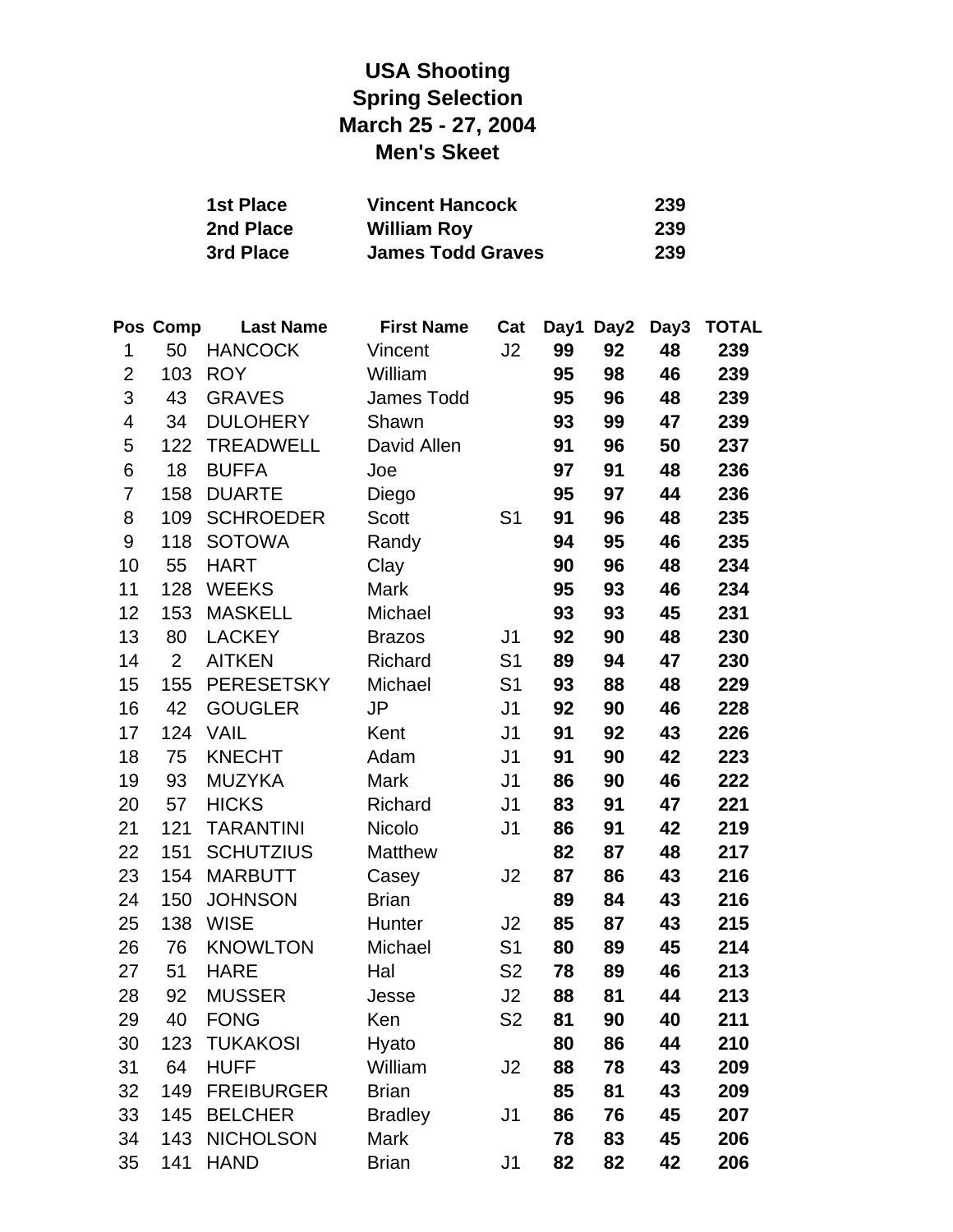| 36 | 146 | <b>CHIANG</b>      | Sai M       | S <sub>1</sub> | 73 | 88 | 44 | 205 |
|----|-----|--------------------|-------------|----------------|----|----|----|-----|
| 37 | 11  | <b>BAYO</b>        | Fernando    | VET            | 83 | 83 | 38 | 204 |
| 38 | 156 | <b>HUGHES</b>      | Payne       | J <sub>3</sub> | 76 | 84 | 42 | 202 |
| 39 |     | 152 SCHUTZIUS, II  | <b>Mark</b> |                | 79 | 83 | 38 | 200 |
| 40 | 147 | <b>ALTMANN</b>     | Fred        | VET            | 81 | 75 | 42 | 198 |
| 41 | 144 | <b>BAYO III</b>    | Fernando    |                | 79 | 78 | 39 | 196 |
| 42 | 157 | <b>WILLIS</b>      | Seth        | J1             | 84 | 75 | 36 | 195 |
| 43 | 142 | <b>KISHIYAMA</b>   | Theodore    | S <sub>1</sub> | 79 | 74 | 39 | 192 |
| 44 | 133 | <b>WIES</b>        | Daniel      | J1             | 77 | 76 | 35 | 188 |
| 45 | 16  | <b>BOYD</b>        | Aaron       | J1             | 71 | 74 | 42 | 187 |
| 46 | 85  | <b>LYLE</b>        | Leon        | S <sub>2</sub> | 69 | 81 | 37 | 187 |
| 47 | 67  | <b>INSKEEP</b>     | Kevin       |                | 69 | 77 | 35 | 181 |
| 48 | 45  | <b>GREHAN</b>      | John        |                | 68 | 70 | 31 | 169 |
| 49 | 105 | <b>SANCHEZ</b>     | Angelo      | VET            | 53 | 67 | 40 | 160 |
| 50 | 119 | <b>STEENBERGEN</b> | Jay         | J3             | 55 | 69 | 32 | 156 |
| 51 | 111 | <b>SCHWAB</b>      | Tyler       |                | 53 | 50 | 28 | 131 |

# **USA Shooting Spring Selection March 25 - 27, 2004 Women's Skeet**

| 1st Place | <b>Haley Dunn</b>        | 229  |
|-----------|--------------------------|------|
| 2nd Place | <b>Connie Smotek</b>     | 229  |
| 3rd Place | <b>Leigh Ann Crozier</b> | -227 |

|    | Pos Comp | <b>Last Name</b> | <b>First Name</b> | Cat  |    | Day1 Day2 | Day3 | <b>TOTAL</b> |
|----|----------|------------------|-------------------|------|----|-----------|------|--------------|
|    | 33       | <b>DUNN</b>      | Haley             | W/J1 | 90 | 94        | 45   | 229          |
| 2  | 117      | <b>SMOTEK</b>    | Connie            | W    | 92 | 93        | 44   | 229          |
| 3  | 27       | <b>CROZIER</b>   | Leigh Ann         | W/J1 | 93 | 88        | 46   | 227          |
| 4  | 95       | <b>NEAL</b>      | <b>Brandie</b>    | W    | 89 | 90        | 45   | 224          |
| 5  | 77       | <b>KOLB</b>      | Laura             | W    | 87 | 81        | 46   | 214          |
| 6  | 81       | <b>LEGATE</b>    | Shari             | W    | 85 | 81        | 45   | 211          |
| 7  | 39       | <b>FERRENCE</b>  | Linda             | W    | 84 | 77        | 43   | 204          |
| 8  | 15       | <b>BLOUNT</b>    | Emily             | W/J2 | 67 | 72        | 40   | 179          |
| 9  | 61       | <b>HOLLIN</b>    | Lindsey           | W    | 67 | 68        | 35   | 170          |
| 10 | 132      | <b>WICKMAN</b>   | Lori              | W    | 67 | 60        | 33   | 160          |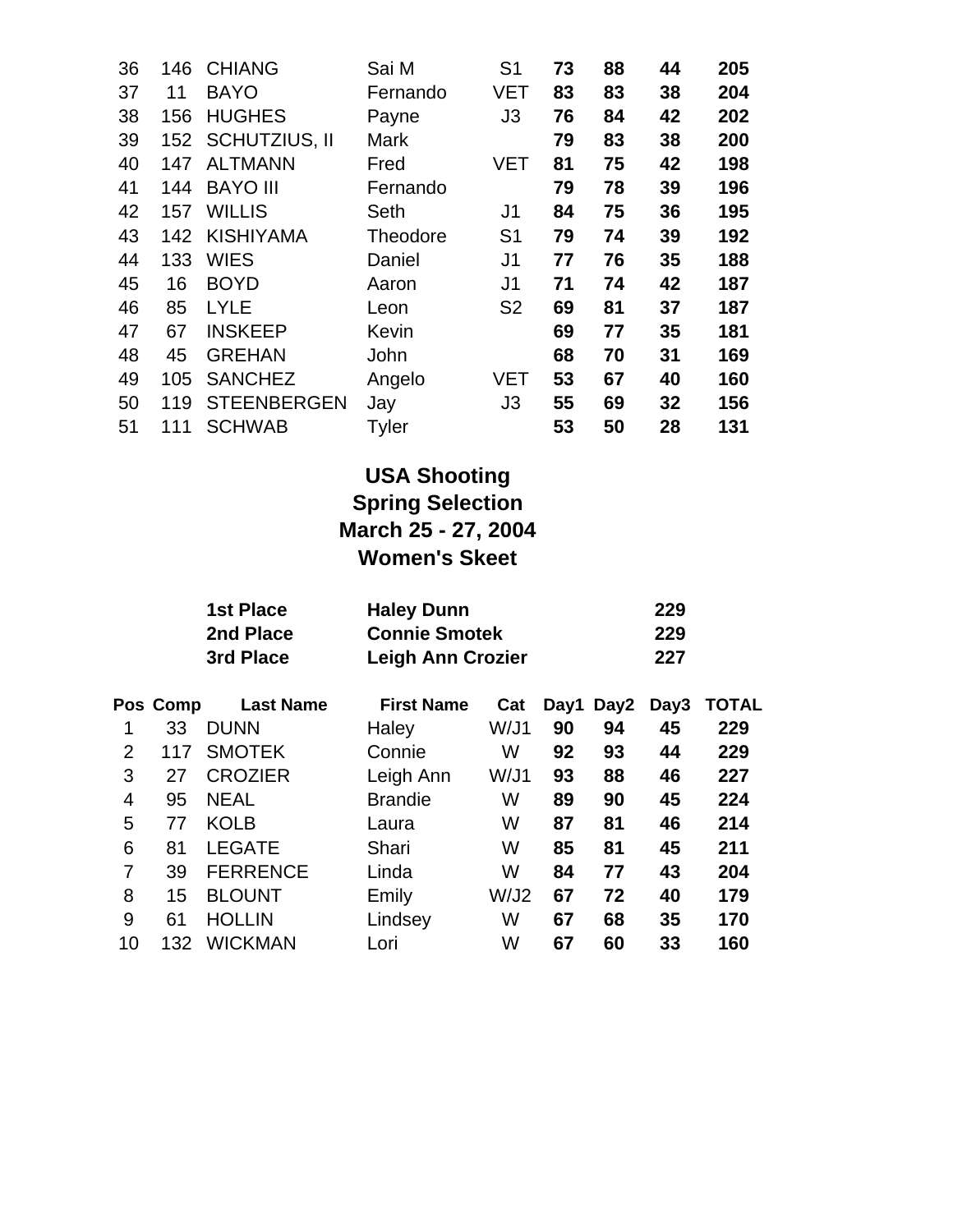# **USA Shooting Spring Selection March 18 - 20, 2004 Men's Trap**

|                         |     |                           | <b>1st Place</b><br><b>Bret Erickson</b><br>2nd Place<br><b>Lance Bade</b><br><b>Dominic Grazioli</b><br>3rd Place |                |    |           |    | 236<br>233<br>232 |  |
|-------------------------|-----|---------------------------|--------------------------------------------------------------------------------------------------------------------|----------------|----|-----------|----|-------------------|--|
|                         |     | <b>Pos Comp Last Name</b> | <b>First Name</b>                                                                                                  | Cat            |    | Day1 Day2 |    | Day3 TOTAL        |  |
| 1                       | 38  | <b>ERICKSON</b>           | <b>BRET</b>                                                                                                        |                | 91 | 98        | 47 | 236               |  |
| $\overline{2}$          | 10  | <b>BADE</b>               | <b>LANCE</b>                                                                                                       |                | 93 | 92        | 48 | 233               |  |
| 3                       | 44  | <b>GRAZIOLI</b>           | <b>DOMINIC</b>                                                                                                     |                | 90 | 94        | 48 | 232               |  |
| $\overline{\mathbf{4}}$ | 65  | <b>INMAN</b>              | <b>SETH</b>                                                                                                        |                | 95 | 91        | 44 | 230               |  |
| 5                       | 48  | <b>HADDEN</b>             | R. RYAN                                                                                                            |                | 92 | 93        | 44 | 229               |  |
| 6                       | 104 | <b>RUCHONG</b>            | <b>MATT</b>                                                                                                        |                | 92 | 92        | 44 | 228               |  |
| 7                       | 56  | <b>HERMAN</b>             | <b>MIKE</b>                                                                                                        |                | 89 | 93        | 45 | 227               |  |
| 8                       | 127 | <b>WALLACE</b>            | <b>MATTHEW</b>                                                                                                     |                | 88 | 91        | 45 | 224               |  |
| 9                       | 73  | <b>KIERNAN</b>            | <b>CHRIS</b>                                                                                                       |                | 89 | 88        | 44 | 221               |  |
| 10                      | 90  | <b>MULLEN</b>             | <b>PAUL</b>                                                                                                        | S <sub>2</sub> | 87 | 90        | 43 | 220               |  |
| 11                      | 13  | <b>BENGE</b>              | <b>SHELDON</b>                                                                                                     | J <sub>1</sub> | 87 | 85        | 47 | 219               |  |
| 12                      | 120 | <b>TAGTMEYER</b>          | <b>BRETT</b>                                                                                                       |                | 87 | 86        | 45 | 218               |  |
| 13                      | 94  | <b>MYERS</b>              | <b>DOUG</b>                                                                                                        |                | 78 | 84        | 48 | 210               |  |
|                         | 26  | <b>CRAFT</b>              | <b>JAMES</b>                                                                                                       |                | 79 | 86        | 45 | 210               |  |
|                         | 116 | <b>SKAGGS</b>             | <b>CARY</b>                                                                                                        |                | 82 | 86        | 42 | 210               |  |
| 16                      | 23  | <b>CHORDASH</b>           | <b>RICHARD</b>                                                                                                     | S <sub>2</sub> | 81 | 80        | 47 | 208               |  |
|                         | 102 | <b>ROMANSKI</b>           | <b>WAYNE</b>                                                                                                       | J <sub>1</sub> | 81 | 86        | 41 | 208               |  |
|                         | 112 | <b>SENTER</b>             | <b>DAVID</b>                                                                                                       |                | 86 | 81        | 41 | 208               |  |
| 19                      | 24  | <b>CHURCH</b>             | <b>JEFFREY</b>                                                                                                     | S <sub>1</sub> | 79 | 84        | 44 | 207               |  |
|                         | 91  | <b>MULLINS</b>            | <b>JOHN</b>                                                                                                        | J <sub>2</sub> | 79 | 85        | 43 | 207               |  |
|                         | 69  | <b>JOLLIFF</b>            | <b>MAX</b>                                                                                                         | J <sub>2</sub> | 81 | 86        | 40 | 207               |  |
| 22                      | 83  | <b>LINN</b>               | <b>JOHN T.</b>                                                                                                     |                | 83 | 81        | 42 | 206               |  |
|                         | 129 | <b>WEGER</b>              | <b>DWAYNE</b>                                                                                                      |                | 82 | 84        | 40 | 206               |  |
|                         | 87  | <b>MCALLISTER</b>         | <b>LOGAN</b>                                                                                                       | J1             | 82 | 85        | 39 | 206               |  |
| 25                      | 106 | <b>SCAMARDO</b>           | MATT                                                                                                               | J <sub>1</sub> | 84 | 84        | 37 | 205               |  |
| 26                      | 3   | <b>ALACANO</b>            | <b>CARSON</b>                                                                                                      | J <sub>1</sub> | 82 | 77        | 44 | 203               |  |
| 27                      | 46  | <b>GRIFFING</b>           | <b>VINCENT</b>                                                                                                     | J2             | 74 | 82        | 44 | 200               |  |
| 28                      | 131 | <b>WENTZEL</b>            | <b>CHARLES</b>                                                                                                     | S <sub>2</sub> | 75 | 83        | 41 | 199               |  |
|                         | 25  | <b>COWIN</b>              | <b>ROBERT</b>                                                                                                      |                | 80 | 79        | 40 | 199               |  |
|                         | 63  | <b>HOLTZCLAW</b>          | <b>STEPHEN</b>                                                                                                     | S <sub>1</sub> | 83 | 80        | 36 | 199               |  |
| 31                      | 37  | <b>ELLISON</b>            | <b>NATHAN</b>                                                                                                      | J <sub>1</sub> | 77 | 79        | 41 | 197               |  |
| 32                      | 139 | <b>WOOD</b>               | <b>ADAM</b>                                                                                                        |                | 74 | 82        | 39 | 195               |  |
| 33                      | 89  | <b>MCPHERSON</b>          | <b>JAMES MATT</b>                                                                                                  | J <sub>1</sub> | 74 | 77        | 43 | 194               |  |
|                         | 47  | <b>GRUENEMEIER</b>        | <b>JEROME</b>                                                                                                      | S <sub>1</sub> | 75 | 80        | 39 | 194               |  |
| 35                      | 54  | <b>HART</b>               | <b>CASEY</b>                                                                                                       | J <sub>1</sub> | 83 | 81        | 28 | 192               |  |
| 36                      | 6   | <b>ANSLEY</b>             | <b>KEITH</b>                                                                                                       |                | 78 | 73        | 40 | 191               |  |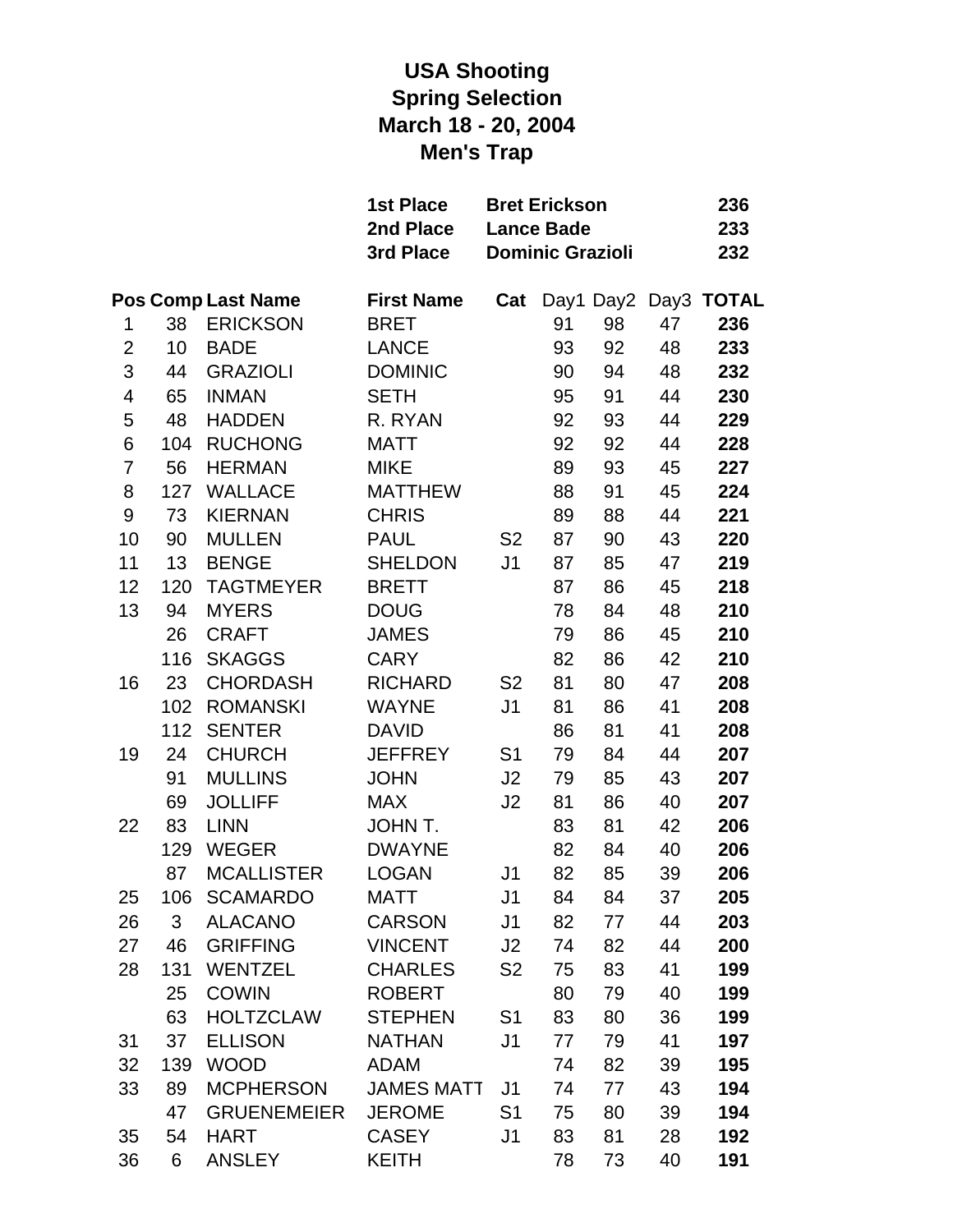| 38       | 137<br>4       | <b>WIRTH</b><br><b>ALCANTARA</b>                   | <b>STEVEN</b><br><b>RICARDO</b>           | S1             | 79<br>81       | 73<br>66       | 39<br>43       | 191<br>190        |
|----------|----------------|----------------------------------------------------|-------------------------------------------|----------------|----------------|----------------|----------------|-------------------|
| 40<br>41 | 20<br>8        | <b>BUSTOS</b><br><b>AVEDISIAN</b><br><b>KRUGER</b> | <b>TONY</b><br><b>GUY</b><br><b>KRAIG</b> | S1             | 80<br>72       | 80<br>79       | 30<br>37<br>39 | 190<br>188<br>187 |
| 42       | 79<br>88<br>66 | <b>MCMILLAN</b><br><b>INMAN</b>                    | <b>MICAH</b><br><b>WALTER</b>             | .12<br>VFT     | 69<br>80<br>75 | 79<br>67<br>76 | 39<br>35       | 186<br>186        |
| 44       | 130            | <b>WEGER</b>                                       | <b>JOHNNY</b>                             | S <sub>2</sub> |                | 77             | 37             | 185               |

|    |                     |                           | <b>USA Shooting</b>      |                |      |      |    |            |  |  |
|----|---------------------|---------------------------|--------------------------|----------------|------|------|----|------------|--|--|
|    |                     |                           | <b>Spring Selection</b>  |                |      |      |    |            |  |  |
|    | March 18 - 20, 2004 |                           |                          |                |      |      |    |            |  |  |
|    |                     |                           | <b>Men's Trap (cont)</b> |                |      |      |    |            |  |  |
|    |                     | <b>Pos Comp Last Name</b> | <b>First Name</b>        | Cat            | Day1 | Day2 |    | Day3 TOTAL |  |  |
| 45 | 126                 | <b>WAITE</b>              | DANIEL                   | J2             | 79   | 66   | 38 | 183        |  |  |
| 46 | 17                  | <b>BROOKE</b>             | <b>VINCENT</b>           |                | 73   | 70   | 37 | 180        |  |  |
|    | 22                  | <b>CESNIK</b>             | <b>ROBERT</b>            |                | 76   | 69   | 35 | 180        |  |  |
| 48 | 125                 | <b>VALDEZ</b>             | <b>RICHARD</b>           |                | 72   | 72   | 35 | 179        |  |  |
| 49 | 136                 | <b>WILLIAMS</b>           | <b>JOHN CORY</b>         | J1             | 70   | 69   | 39 | 178        |  |  |
| 50 | 52                  | <b>HARRIS</b>             | MILES                    | J <sub>1</sub> | 69   | 69   | 39 | 177        |  |  |
| 51 | 110                 | <b>SCHUTTE</b>            | MARK                     | S <sub>1</sub> | 67   | 73   | 33 | 173        |  |  |
| 52 | 9                   | <b>BABER</b>              | THOMAS                   | S <sub>2</sub> | 71   | 70   | 26 | 167        |  |  |
| 53 | 78                  | <b>KRUGER</b>             | <b>DAVID</b>             | S <sub>1</sub> | 63   | 65   | 38 | 166        |  |  |
| 54 | 140                 | <b>WORK</b>               | <b>SAM</b>               | S <sub>2</sub> | 63   | 64   | 35 | 162        |  |  |
| 55 | 86                  | <b>MATULICH</b>           | <b>RICK</b>              |                | 53   | 63   | 37 | 153        |  |  |
| 56 | 53                  | <b>HARRIS</b>             | TYLER                    | J2             | 58   | 68   | 24 | 150        |  |  |
| 57 | 49                  | <b>HANCOCK</b>            | JAMES                    | J1             | 54   | 63   | 30 | 147        |  |  |

\* "ABSENT" Shooter - 3 target deduction 9.6.1.2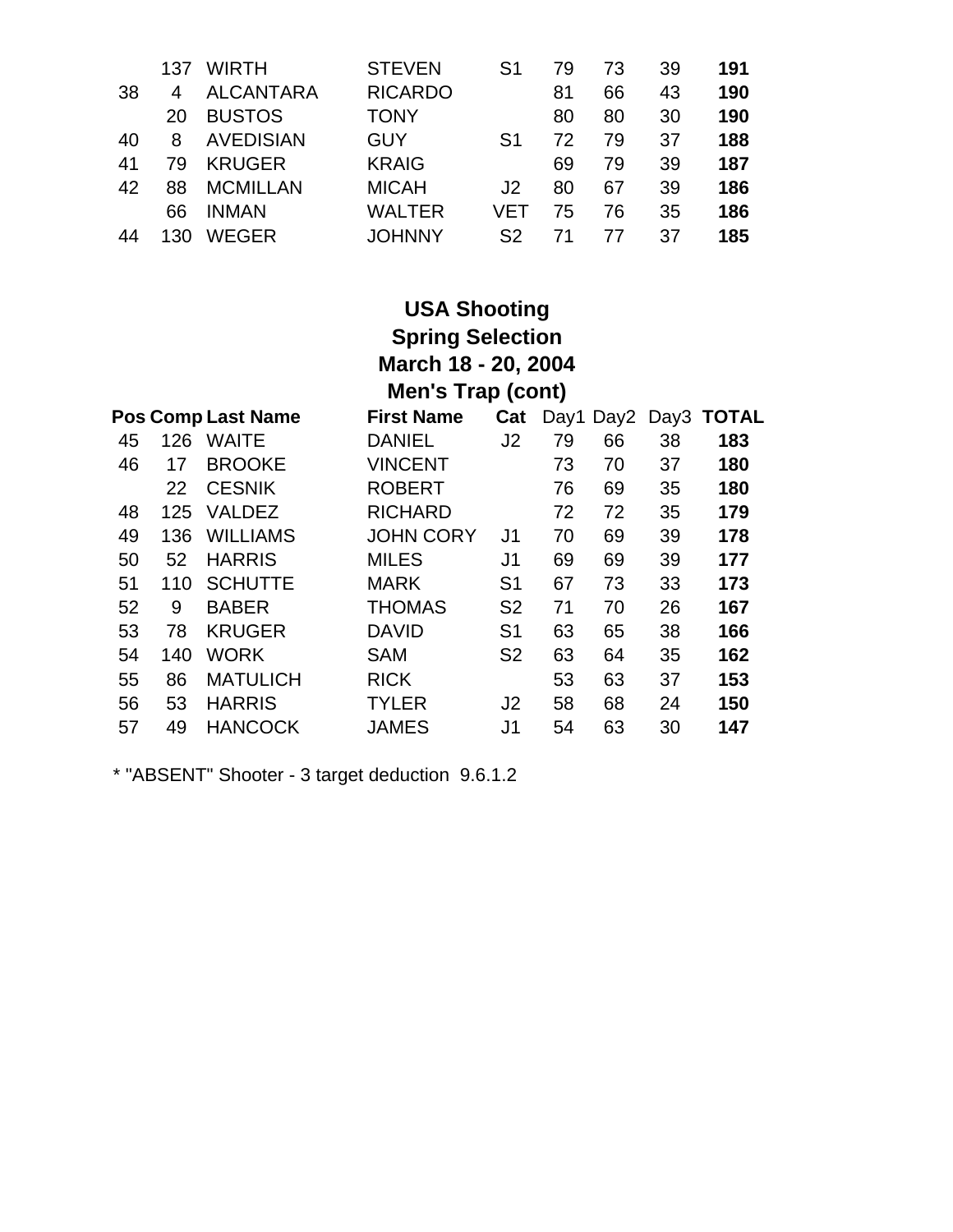### **USA Shooting Spring Selection / Final Olympic Team Trials March 18 - 20, 2004 Women's Trap**

|                |     | <b>1st Place</b>          | <b>Joetta Dement</b>    |        |    |    | 212 |                      |
|----------------|-----|---------------------------|-------------------------|--------|----|----|-----|----------------------|
|                |     | 2nd Place                 | <b>Whitley C. Loper</b> |        |    |    | 211 |                      |
|                |     | 3rd Place                 | <b>Amanda Dorman</b>    |        |    |    | 207 |                      |
|                |     | <b>Pos Comp Last Name</b> | <b>First Name</b>       | Cat    |    |    |     | Day1 Day2 Day3 TOTAL |
| 1              | 29  | <b>DEMENT</b>             | <b>JOETTA</b>           | W      | 81 | 92 | 39  | 212                  |
| $\overline{2}$ | 84  | <b>LOPER</b>              | WHITLEY C. W/J1         |        | 86 | 86 | 39  | 211                  |
| 3              | 32  | <b>DORMAN</b>             | <b>AMANDA</b>           | W / J1 | 87 | 77 | 43  | 207                  |
| 4              | 31  | <b>DOLL</b>               | <b>KELLY</b>            | W      | 77 | 85 | 39  | 201                  |
| 5              | 30  | <b>DEWITT</b>             | <b>THERESA</b>          | W      | 78 | 84 | 38  | 200                  |
| 6              | 62  | <b>HOLTZ</b>              | <b>LACY</b>             | W      | 74 | 79 | 36  | 189                  |
| 7              | 58  | <b>HILKER</b>             | <b>ALISA</b>            | W      | 78 | 72 | 37  | 187                  |
| 8              | 134 | <b>WILFONG</b>            | MIMI                    | W / J1 | 71 | 75 | 40  | 186                  |
| 9              | 115 | <b>SIMPSON</b>            | <b>EMMA</b>             | W / J1 | 76 | 72 | 37  | 185                  |
| 10             | 96  | <b>NEANS</b>              | <b>SARAH</b>            | W / J1 | 74 | 71 | 35  | 180                  |
| 11             | 74  | <b>KLIX</b>               | <b>JERILYN</b>          | W / J1 | 60 | 60 | 38  | 158                  |
|                | 98  | <b>PIPPIN</b>             | <b>GOLDIE</b>           | W / J1 | 64 | 58 | 36  | 158                  |
| 13             | 107 | <b>SCHAD</b>              | ELLIE                   | W      | 73 | 52 |     | <b>DNF</b>           |
|                |     |                           |                         |        |    |    |     |                      |

### **USA Shooting Spring Selection March 22 - 23, 2004 Men's Double Trap**

|                |     |                           | <b>1st Place</b><br>2nd Place<br>3rd Place | <b>Bill Keever</b> | <b>Jeff Holguin</b><br><b>Glenn Eller</b> |     |             | 260<br>257<br>254 |
|----------------|-----|---------------------------|--------------------------------------------|--------------------|-------------------------------------------|-----|-------------|-------------------|
|                |     | <b>Pos Comp Last Name</b> | <b>First Name</b>                          | Cat                | Day1                                      |     | Day2 Spring |                   |
| 1              | 71  | <b>KEEVER</b>             | <b>BILL</b>                                |                    | 130                                       | 130 | 260         |                   |
| $\overline{2}$ | 60  | <b>HOLGUIN</b>            | <b>JEFF</b>                                |                    | 131                                       | 126 | 257         |                   |
| 3              | 36  | <b>ELLER</b>              | <b>WALTON GLENN</b>                        |                    | 128                                       | 126 | 254         |                   |
| 4              | 38  | <b>ERICKSON</b>           | <b>BRET</b>                                |                    | 123                                       | 129 | 252         |                   |
| 5              | 101 | <b>RICHMOND</b>           | <b>JOSHUA</b>                              | J <sub>1</sub>     | 122                                       | 128 | 250         |                   |
| 6              | 3   | <b>ALACANO</b>            | <b>CARSON</b>                              | J1                 | 119                                       | 120 | 239         |                   |
| 7              | 44  | <b>GRAZIOLI</b>           | <b>DOMINIC</b>                             |                    | 122                                       | 117 | 239         |                   |
| 8              | 10  | <b>BADE</b>               | <b>LANCE</b>                               |                    | 119                                       | 115 | 234         |                   |
| 9              | 35  | <b>DREXLER</b>            | <b>MATTHEW</b>                             | J <sub>1</sub>     | 109                                       | 124 | 233         |                   |
| 10             | 56  | <b>HERMAN</b>             | <b>MIKE</b>                                |                    | 120                                       | 111 | 231         |                   |